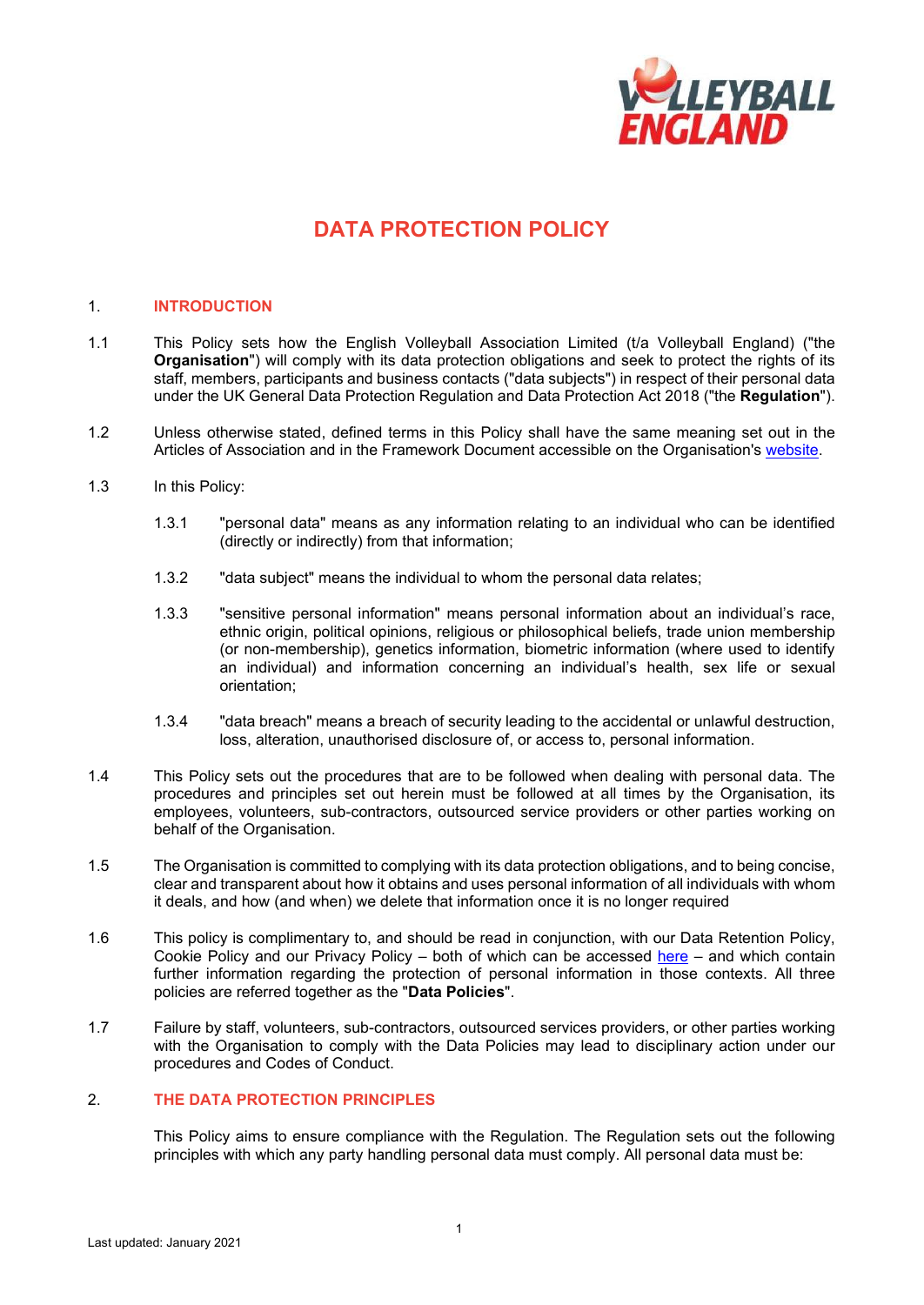

- 2.1 processed lawfully, fairly, and in a transparent manner in relation to the data subject
- 2.2 collected for specified, explicit and legitimate purposes only, and will not be processed in a way that is incompatible with those legitimate purposes;
- 2.3 adequate, relevant and limited to what is necessary in relation to the relevant purposes;
- 2.4 accurate and, where necessary, kept up to date; every reasonable step must be taken to ensure that personal data that is inaccurate, having regard to the purposes for which they are processed, is erased or rectified without delay;
- 2.5 kept in a form which permits identification of data subjects for no longer than is necessary for the purposes for which the personal data is processed; personal data may be stored for longer periods insofar as the personal data will be processed solely for archiving purposes in the public interest, scientific or historical research purposes or statistical purposes subject to implementation of the appropriate technical and organisational measures required by the Regulation in order to safeguard the rights and freedoms of the data subject; and
- 2.6 processed in a manner that ensures appropriate security of the personal data, including protection against unauthorised or unlawful processing and against accidental loss, destruction or damage, using appropriate technical or organisational measures.

## 3. **LAWFUL, FAIR, AND TRANSPARENT DATA PROCESSING**

- 3.1 The Regulation seeks to ensure that personal data is processed lawfully, fairly, and transparently, without adversely affecting the rights of the data subject. The Regulation states that processing of personal data shall be lawful if at least one of the following applies:
	- 3.1.1 the data subject has given consent to the processing of his or her personal data for one or more specific purposes;
	- 3.1.2 processing is necessary for the performance of a contract to which the data subject is a party or in order to take steps at the request of the data subject prior to entering into a contract;
	- 3.1.3 processing is necessary for compliance with a legal obligation to which the controller is subject;
	- 3.1.4 processing is necessary to protect the vital interests of the data subject or of another natural person;
	- 3.1.5 processing is necessary for the performance of a task carried out in the public interest or in the exercise of official authority vested in the controller; and
	- 3.1.6 processing is necessary for the purposes of the legitimate interests pursued by the controller or by a third party, except where such interests are overridden by the fundamental rights and freedoms of the data subject which require protection of personal data, in particular where the data subject is a child.
- 3.2 Sensitive personal information is sometimes referred to as 'special categories of personal data' or 'sensitive personal data'. The Organisation may, from time to time need to process sensitive personal information. We will only do so if we have a lawful basis for doing so or one of the special conditions for processing sensitive personal information applies.
- 3.3 The Organisation's Privacy Policy sets out the types of sensitive personal information that the Organisation processes, what it is used for and the lawful basis for the processing.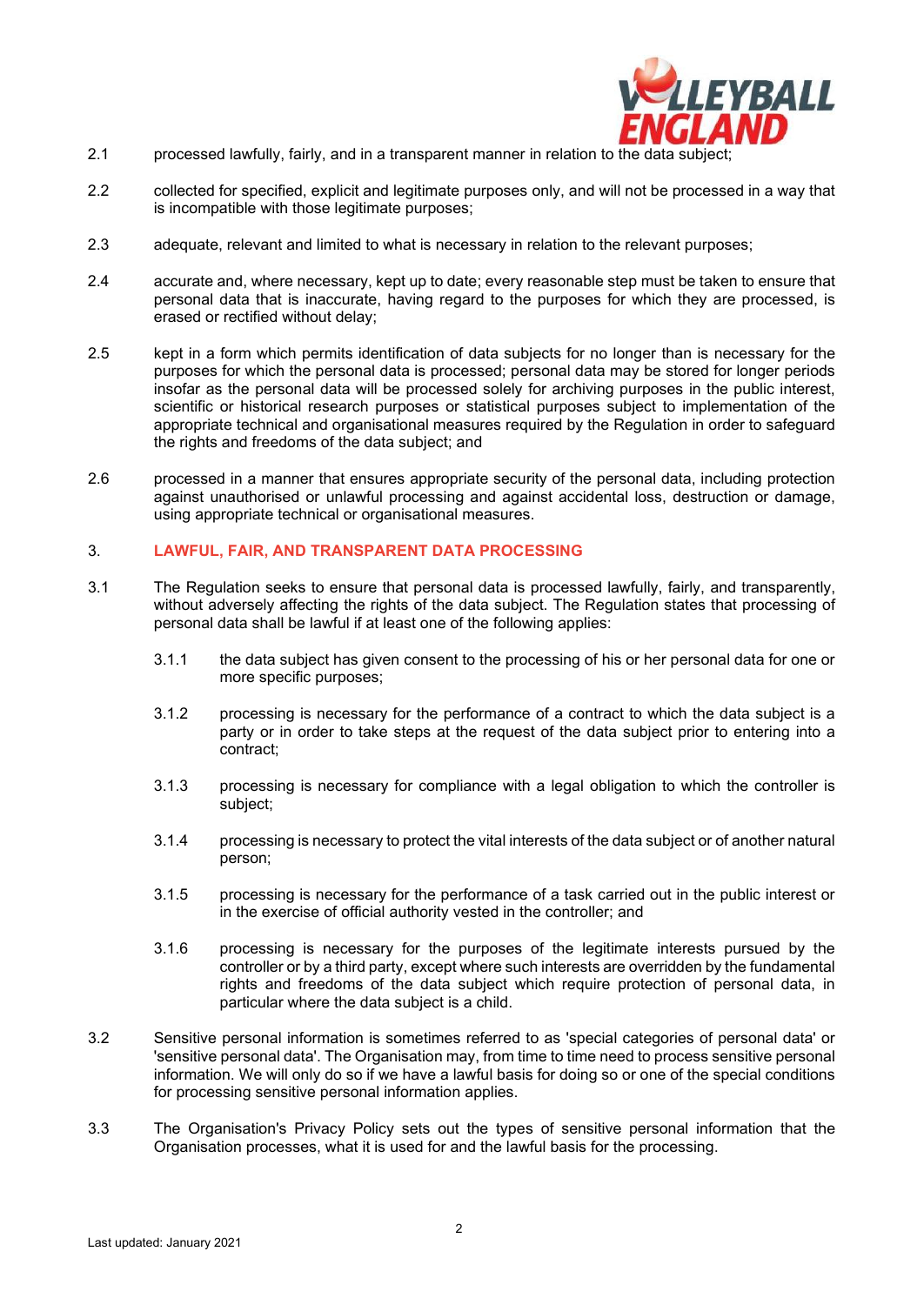

# 4. **ADEQUATE, RELEVANT AND LIMITED DATA PROCESSING**

The Organisation will only collect and process personal data which is accurate, adequate, relevant and proportionate for the purpose for which it was obtained. Personal data obtained for one purpose should generally not be used for unconnected purposes unless the individual has been informed of such purpose, and where required given their consent, or would otherwise reasonably expect the data to be used in this way.

## 5. **ACCURACY OF DATA AND KEEPING DATA UP TO DATE**

- 5.1 The Organisation shall ensure that all personal data collected and processed is kept accurate and up-to-date. The accuracy of data shall be checked when it is collected and at regular intervals thereafter. Where any inaccurate or out-of-date data is found, all reasonable steps will be taken without delay to amend or erase that data, as appropriate.
- 5.2 Individuals may ask the Organisation to correct personal data relating to them which they consider to be inaccurate in accordance with Part [12](#page-5-0) of this Policy.

#### 6. **TIMELY AND SECURE PROCESSING**

The Organisation shall not keep personal data for any longer than is necessary in light of the purposes for which that data was originally collected and processed. When the data is no longer required, all reasonable steps will be taken to erase it without delay. The Organisation shall ensure that all personal data collected and processed is kept secure and protected against unauthorised or unlawful processing and against accidental loss, destruction or damage. In each case this shall be in accordance with the Organisation's Data Retention Policy and Cookie Policy – available [here.](http://www.volleyballengland.org/about_us/about_us_/governance)

#### 7. **ACCOUNTABILITY**

- 7.1 The Organisation's Data Protection Officer is the Chief Executive Officer ("**CEO**").
- 7.2 The Organisation shall keep written internal records of all personal data collection, holding, and processing, which shall incorporate the following information:
	- 7.2.1 The name and details of the Organisation, its Data Protection Officer, and any applicable third-party data controllers;
	- 7.2.2 The purposes for which the Organisation processes personal data;
	- 7.2.3 Details of the categories of personal data collected, held, and processed by the Organisation; and the categories of data subject to which that personal data relates;
	- 7.2.4 Details (and categories) of any third parties that will receive personal data from the Organisation:
	- 7.2.5 Details of any transfers of personal data to non-EEA countries including all mechanisms and security safeguards;
	- 7.2.6 Details of how long personal data will be retained by the Organisation; and
	- 7.2.7 Detailed descriptions of all technical and organisational measures taken by the Organisation to ensure the security of personal data.

# 8. **DATA PROTECTION IMPACT ASSESSMENTS (DPIAS)**

8.1 Where processing is likely to result in a high risk to an individual's data protection rights (eg where the Organisation is planning to use a new form of technology), it will, before commencing the processing, carry out a DPIA to assess: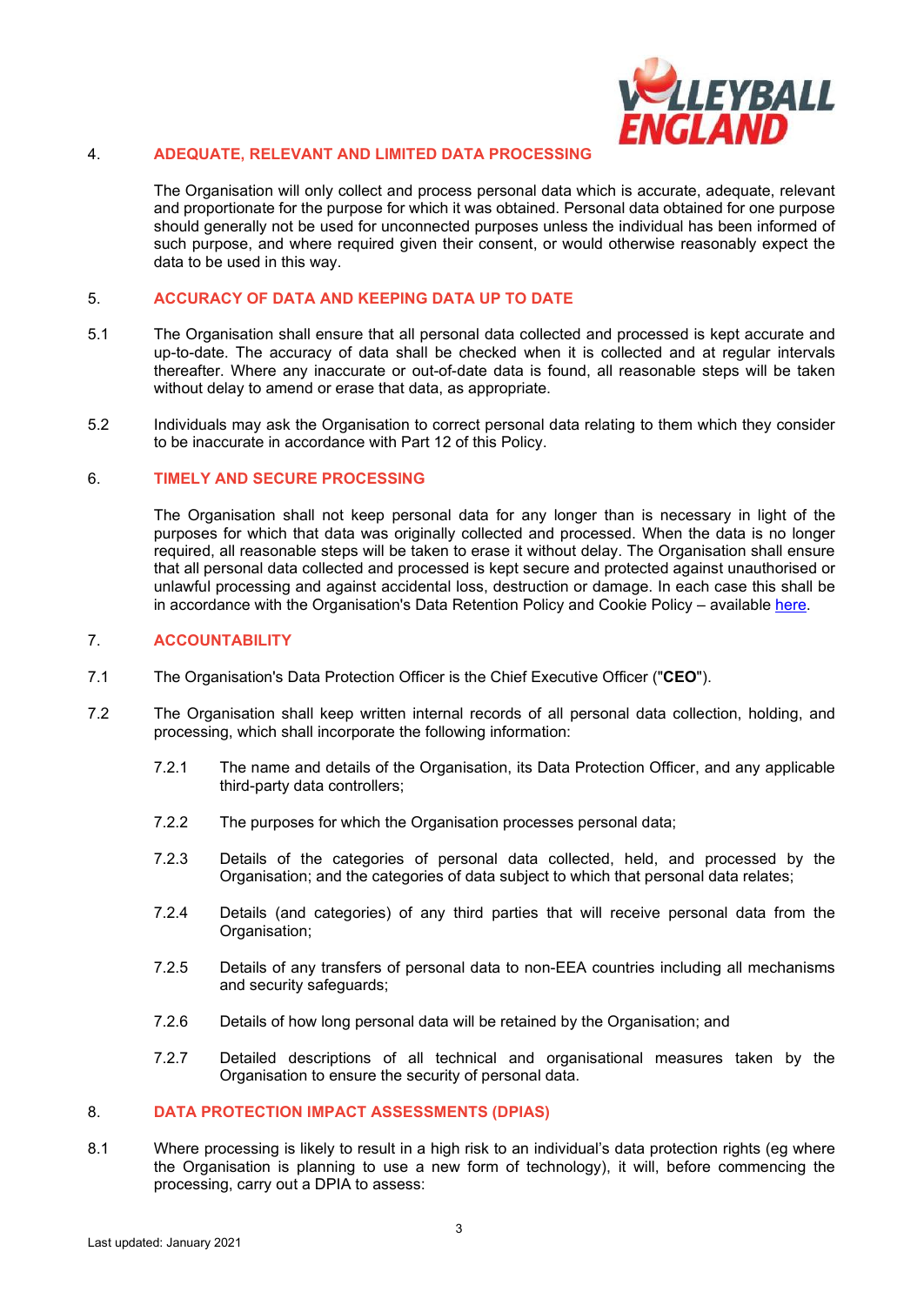

- 8.1.1 whether the processing is necessary and proportionate in relation to its purpose;
- 8.1.2 the risks to individuals; and
- 8.1.3 what measures can be put in place to address those risks and protect personal information.
- 8.2 Details of the measures in place to minimise and handle risks including safeguards, data security, and other measures and mechanisms to ensure the protection of personal data, sufficient to demonstrate compliance with the Regulation.

#### 9. **THE RIGHTS OF DATA SUBJECTS**

- 9.1 Individuals (in common with other data subjects) have the following rights:
	- 9.1.1 to be informed about how, why and on what basis that information is processed—see the Organisation's privacy policy;
	- 9.1.2 to obtain confirmation that the individual's information is being processed and to obtain access to it and certain other information, by making a subject access request;
	- 9.1.3 to have data corrected if it is inaccurate or incomplete;
	- 9.1.4 to have data erased if it is no longer necessary for the purpose for which it was originally collected/processed, or if there are no overriding legitimate grounds for the processing (this is sometimes known as 'the right to be forgotten');
	- 9.1.5 to restrict the processing of personal information where the accuracy of the information is contested, or the processing is unlawful (but you do not want the data to be erased), or where the Organisation no longer needs the personal information but you require the data to establish, exercise or defend a legal claim; and
	- 9.1.6 to restrict the processing of personal information temporarily where the individual does not think it is accurate (and the Organisation is verifying whether it is accurate), or where the individual has objected to the processing (and the Organisation is considering whether the organisation's legitimate grounds override your interests).
- 9.2 Data subjects should see the Privacy Policy for further information. Any data subject wishing to exercise any of the above rights should contact the Organisation's Data Protection Officer.

## 10. **KEEPING DATA SUBJECTS INFORMED**

- <span id="page-3-0"></span>10.1 The Organisation shall ensure that the following information is provided to every data subject when personal data is collected:
	- 10.1.1 Details of the Organisation including, but not limited to, the identity of its Data Protection Officer;
	- 10.1.2 The purpose(s) for which the personal data is being collected and will be processed and the lawful basis justifying that collection and processing;
	- 10.1.3 Where applicable, the legitimate interests upon which the Organisation is justifying its collection and processing of the personal data;
	- 10.1.4 Where the personal data is not obtained directly from the data subject, the categories of personal data collected and processed;
	- 10.1.5 Where the personal data is to be transferred to one or more third parties, details of those parties;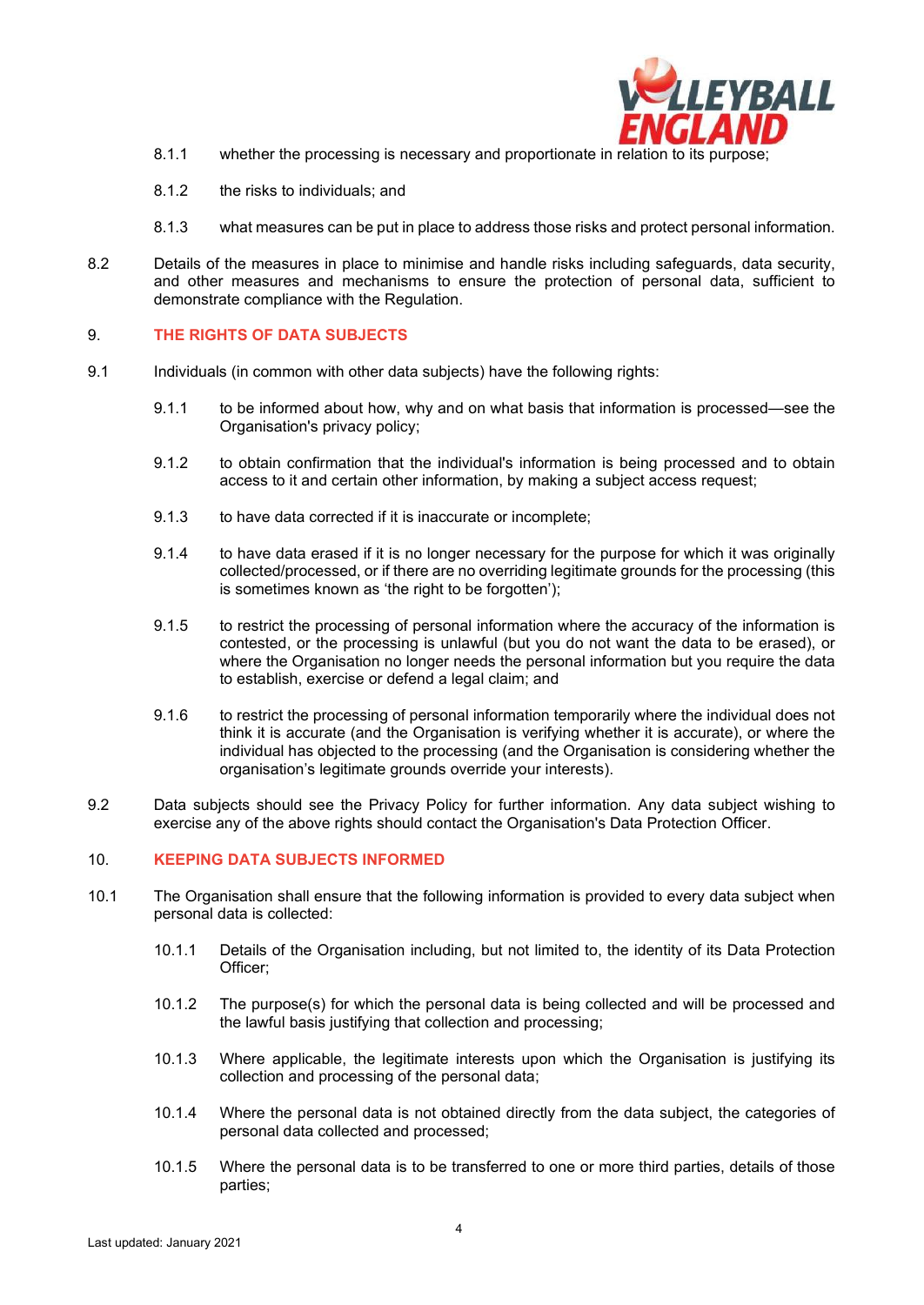

- 10.1.6 Where the personal data is to be transferred to a third party that is located outside of the UK and/or the European Economic Area (the "EEA"), details of that transfer, including but not limited to the safeguards in place (see Part [22](#page-9-0) of this Policy for further details concerning such third country data transfers);
- 10.1.7 Details of the length of time the personal data will be held by the Organisation (or, where there is no predetermined period, details of how that length of time will be determined);
- 10.1.8 Details of the data subject's rights under the Regulation;
- 10.1.9 Where applicable, details of the data subject's right to withdraw their consent to the Organisation's processing of their personal data at any time;
- 10.1.10 Details of the data subject's right to complain to the Information Commissioner's Office (the 'supervisory authority' under the Regulation);
- 10.1.11 Where applicable, details of any legal or contractual requirement or obligation necessitating the collection and processing of the personal data and details of any consequences of failing to provide it; and
- 10.1.12 Details of any automated decision-making that will take place using the personal data (including but not limited to profiling), including information on how decisions will be made, the significance of those decisions and any consequences.
- 10.2 The information set out above in Part [10.1](#page-3-0) shall be provided to the data subject at the following applicable time:
	- 10.2.1 Where the personal data is obtained from the data subject directly, at the time of collection;
	- 10.2.2 Where the personal data is not obtained from the data subject directly (i.e. from another party):
		- (a) If the personal data is used to communicate with the data subject, at the time of the first communication; or
		- (b) If the personal data is to be disclosed to another party, before the personal data is disclosed; or
		- (c) In any event, not more than one month after the time at which the Organisation obtains the personal data.

#### 11. **DATA SUBJECT ACCESS**

- 11.1 A data subject may make a subject access request ("SAR") at any time to find out more about the personal data which the Organisation holds about them. The Organisation is normally required to respond to SARs within one month of receipt (this can be extended by up to two months in the case of complex and/or numerous requests, and in such cases the data subject shall be informed of the need for the extension).
- 11.2 All subject access requests received must be forwarded to the Organisation's Data Protection Officer.
- 11.3 The Organisation does not charge a fee for the handling of normal SARs. The Organisation reserves the right to charge reasonable fees for additional copies of information that has already been supplied to a data subject, and for requests that are manifestly unfounded or excessive, particularly where such requests are repetitive.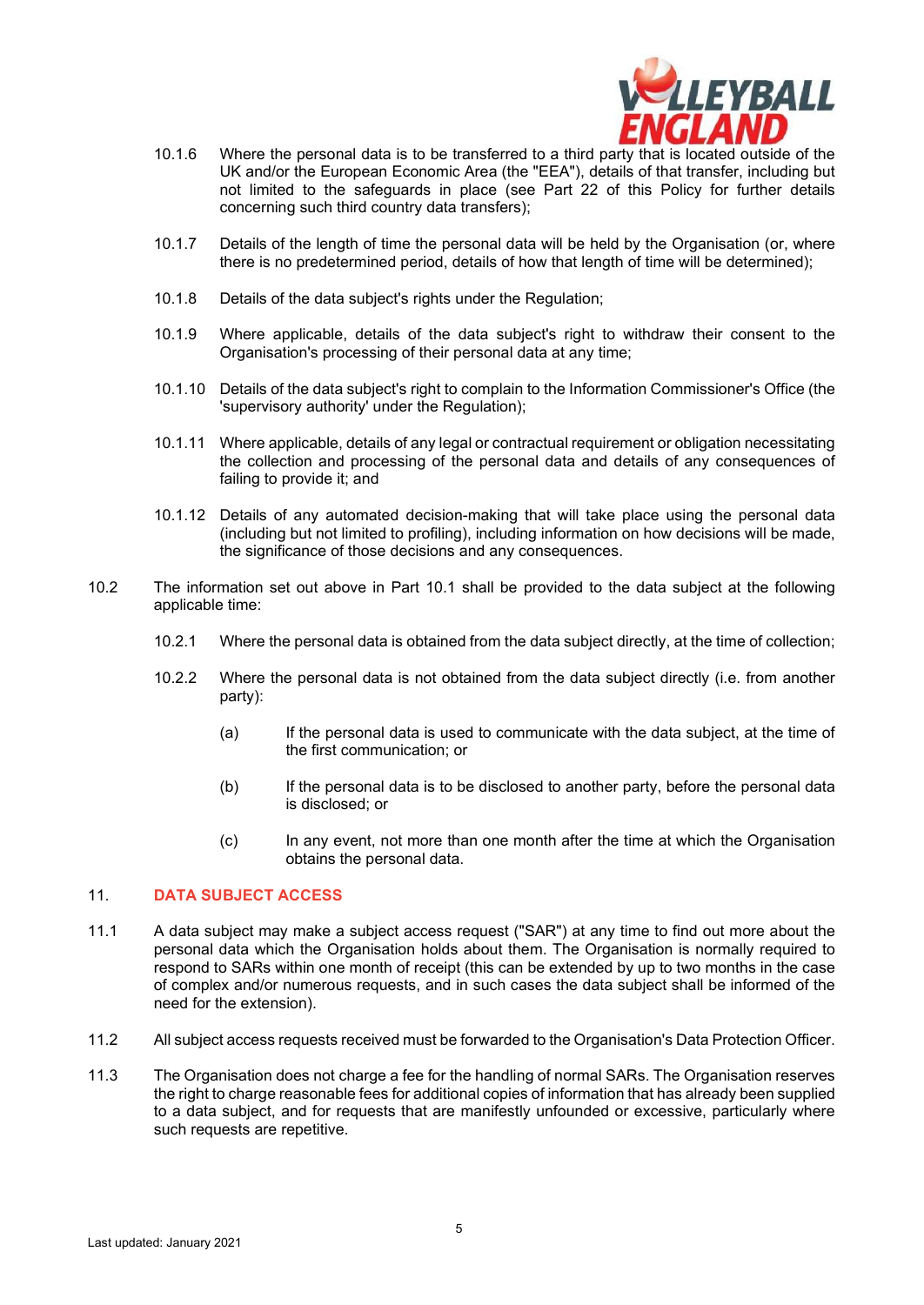

# <span id="page-5-0"></span>12. **RECTIFICATION OF PERSONAL DATA**

- 12.1 If a data subject informs the Organisation that personal data held by the Organisation is inaccurate or incomplete, requesting that it be rectified, the personal data in question shall be rectified, and the data subject informed of that rectification, within one month of receipt the data subject's notice (this can be extended by up to two months in the case of complex requests, and in such cases the data subject shall be informed of the need for the extension).
- 12.2 In the event that any affected personal data has been disclosed to third parties, those parties shall be informed of any rectification of that personal data.

## 13. **ERASURE OF PERSONAL DATA**

- 13.1 Data subjects may request that the Organisation erases the personal data it holds about them in the following circumstances:
	- 13.1.1 It is no longer necessary for the Organisation to hold that personal data with respect to the purpose for which it was originally collected or processed;
	- 13.1.2 Where applicable, the data subject wishes to withdraw their consent to the Organisation holding and processing their personal data;
	- 13.1.3 The data subject objects to the Organisation holding and processing their personal data (and there is no overriding legitimate interest to allow the Organisation to continue doing so) (see Part [16](#page-6-0) of this Policy for further details concerning data subjects' rights to object);
	- 13.1.4 The personal data has been processed unlawfully;
	- 13.1.5 The personal data needs to be erased in order for the Organisation to comply with a particular legal obligation;
	- 13.1.6 The personal data is being held and processed for the purpose of providing information society services to a child.
- 13.2 Unless the Organisation has reasonable grounds to refuse to erase personal data, all requests for erasure shall be complied with, and the data subject informed of the erasure, within one month of receipt of the data subject's request (this can be extended by up to two months in the case of complex requests, and in such cases the data subject shall be informed of the need for the extension).
- 13.3 In the event that any personal data that is to be erased in response to a data subject request has been disclosed to third parties, those parties shall be informed of the erasure (unless it is impossible or would require disproportionate effort to do so).

#### 14. **RESTRICTION OF PERSONAL DATA PROCESSING**

- 14.1 Data subjects may request that the Organisation ceases processing the personal data it holds about them. If a data subject makes such a request, the Organisation shall retain only the amount of personal data pertaining to that data subject that is necessary to ensure that no further processing of their personal data takes place.
- 14.2 In the event that any affected personal data has been disclosed to third parties, those parties shall be informed of the applicable restrictions on processing it (unless it is impossible or would require disproportionate effort to do so).

# 15. **DATA PORTABILITY**

15.1 The Organisation processes personal data using automated means.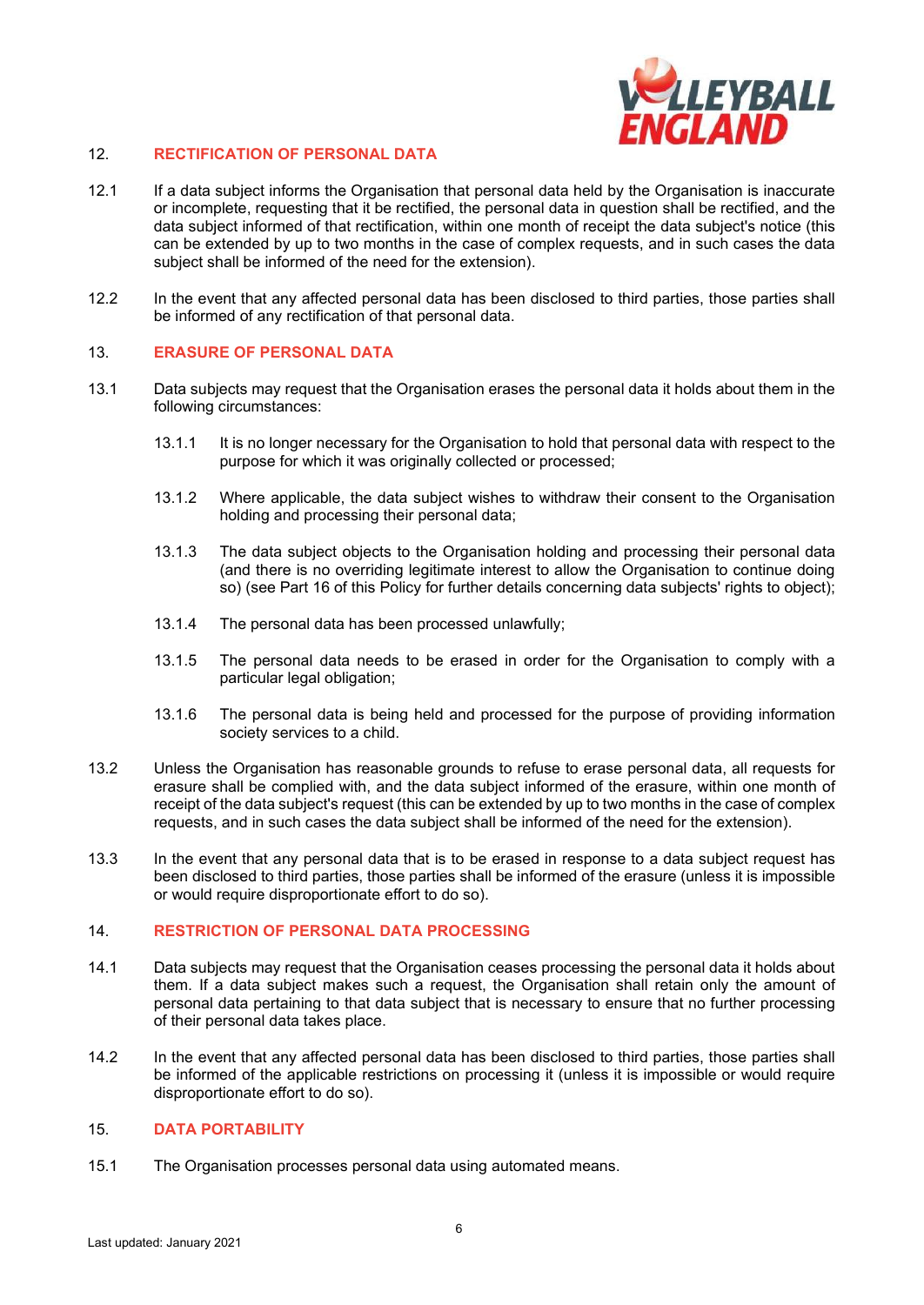

- 15.2 Where data subjects have given their consent to the Organisation to process their personal data in such a manner or the processing is otherwise required for the performance of a contract between the Organisation and the data subject, data subjects have the legal right under the Regulation to receive a copy of their personal data and to use it for other purposes (namely transmitting it to other data controllers, e.g. other companies).
- 15.3 To facilitate the right of data portability, the Organisation shall make available all applicable personal data to data subjects in the following formats:
	- 15.3.1 in writing; and
	- 15.3.2 electronically via email.
- 15.4 Where technically feasible, if requested by a data subject, personal data shall be sent directly to another data controller.
- 15.5 All requests for copies of personal data shall be complied with within one month of the data subject's request (this can be extended by up to two months in the case of complex requests in the case of complex or numerous requests, and in such cases the data subject shall be informed of the need for the extension).

## <span id="page-6-0"></span>16. **OBJECTIONS TO PERSONAL DATA PROCESSING**

- 16.1 Data subjects have the right to object to the Organisation processing their personal data based on legitimate interests (including profiling), direct marketing (including profiling), etc.
- 16.2 Where a data subject objects to the Organisation processing their personal data based on its legitimate interests, the Organisation shall cease such processing forthwith, unless it can be demonstrated that the Organisation's legitimate grounds for such processing override the data subject's interests, rights and freedoms; or the processing is necessary for the conduct of legal claims.
- 16.3 Where a data subject objects to the Organisation processing their personal data for direct marketing purposes, the Organisation shall cease such processing forthwith.
- 16.4 Where a data subject objects to the Organisation processing their personal data for scientific and/or historical research and statistics purposes, the data subject must, under the Regulation, 'demonstrate grounds relating to his or her particular situation'. The Organisation is not required to comply if the research is necessary for the performance of a task carried out for reasons of public interest.

#### 17. **AUTOMATED DECISION-MAKING**

- <span id="page-6-1"></span>17.1 In the event that the Organisation uses personal data for the purposes of automated decision-making and those decisions have a legal (or similarly significant effect) on data subjects, data subjects have the right to challenge to such decisions under the Regulation, requesting human intervention, expressing their own point of view, and obtaining an explanation of the decision from the Organisation.
- 17.2 The right described in Part [17.1](#page-6-1) does not apply in the following circumstances:
	- 17.2.1 The decision is necessary for the entry into, or performance of, a contract between the Organisation and the data subject;
	- 17.2.2 The decision is authorised by law; or
	- 17.2.3 The data subject has given their explicit consent.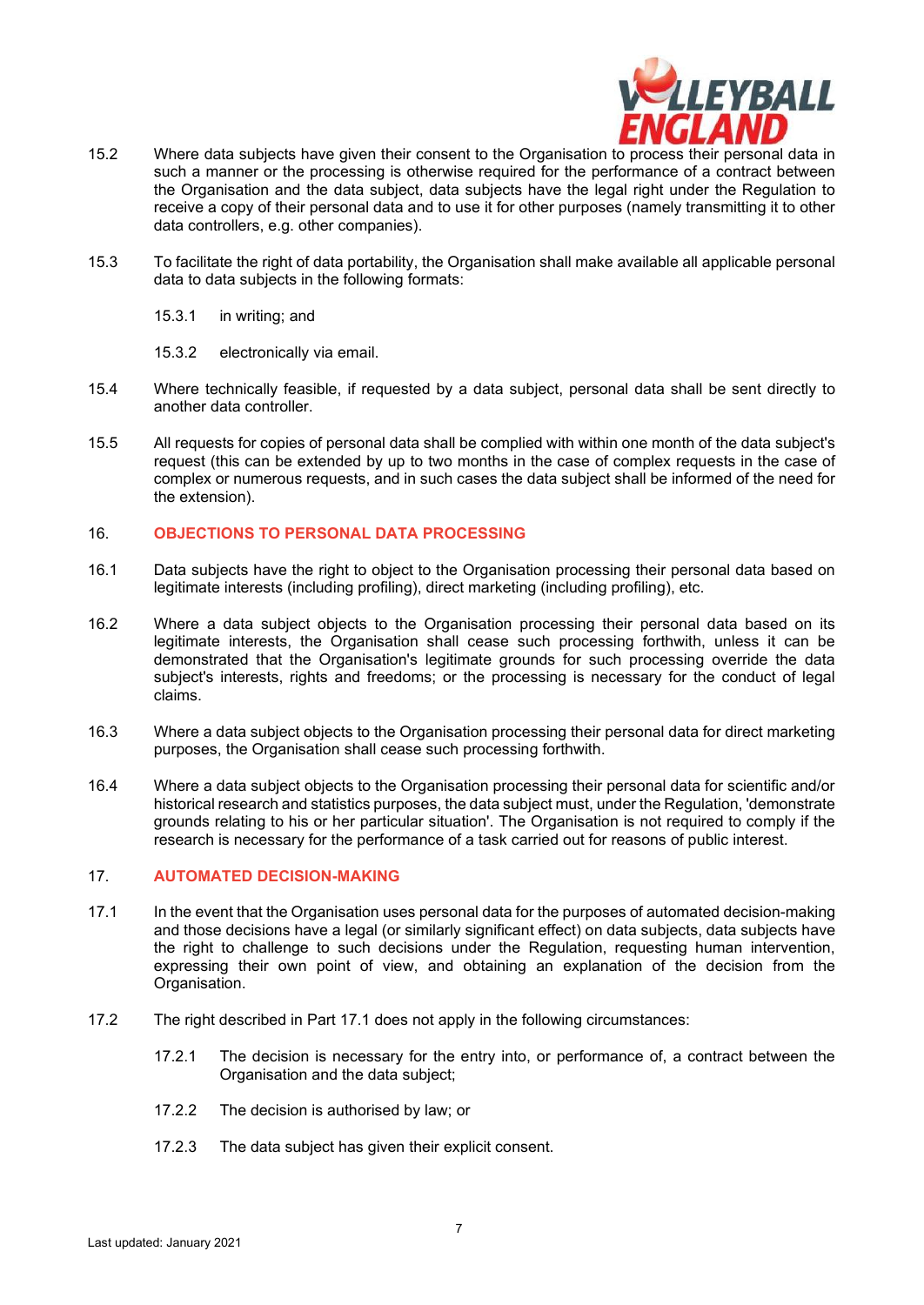

#### 18. **PROFILING**

Where the Organisation uses personal data for profiling purposes, the following shall apply:

- 18.1 Clear information explaining the profiling will be provided, including its significance and the likely consequences;
- 18.2 Appropriate mathematical or statistical procedures will be used;
- 18.3 Technical and organisational measures necessary to minimise the risk of errors and to enable such errors to be easily corrected shall be implemented; and
- 18.4 All personal data processed for profiling purposes shall be secured in order to prevent discriminatory effects arising out of profiling (see Parts [20](#page-7-0) and [21](#page-9-1) of this Policy for more details on data security).

# 19. **PERSONAL DATA**

- 19.1 The personal data that may be collected, held, and processed by the Organisation may include the following:
	- 19.1.1 Employee records:
		- (a) Applications for job vacancies;
		- (b) For the duration of any employment to ensure employment laws in force and good HR practise is followed;
		- (c) Bank & Payroll details are held to censure the company complies with the relevant laws;
	- 19.1.2 Member records

The Organisation needs to deliver its services and uses personal information in relation to those playing, administering, organising, coaching, governing and officiating all forms of Volleyball in England. To this end personal data is held to facilitate this.

19.1.3 Supplier records

In the course of carrying out its business the Organisation holds and retains data of a number of suppliers in the delivery of its daily business and holds not only the record of the businesses but also that of key individuals within who are primarily responsible for products and services it purchases.

19.1.4 Partner records

In the course of carrying out its business the Organisation holds and retains data of a number of partners in the delivery of its daily business and holds not only the record of the partner but also that of key individuals within who are primarily responsible for supporting the company and providing advocacy.

# <span id="page-7-0"></span>20. **DATA PROTECTION MEASURES**

The Organisation shall use appropriate technical and organisational measures to keep personal information secure, and in particular to protect against unauthorised or unlawful processing and against accidental loss destruction or damage. It shall ensure that all its employees and, where appropriate, its volunteers, sub-contractors, outsourced services providers, or other parties working on its behalf use relevant measures when working with personal data. The measures may include: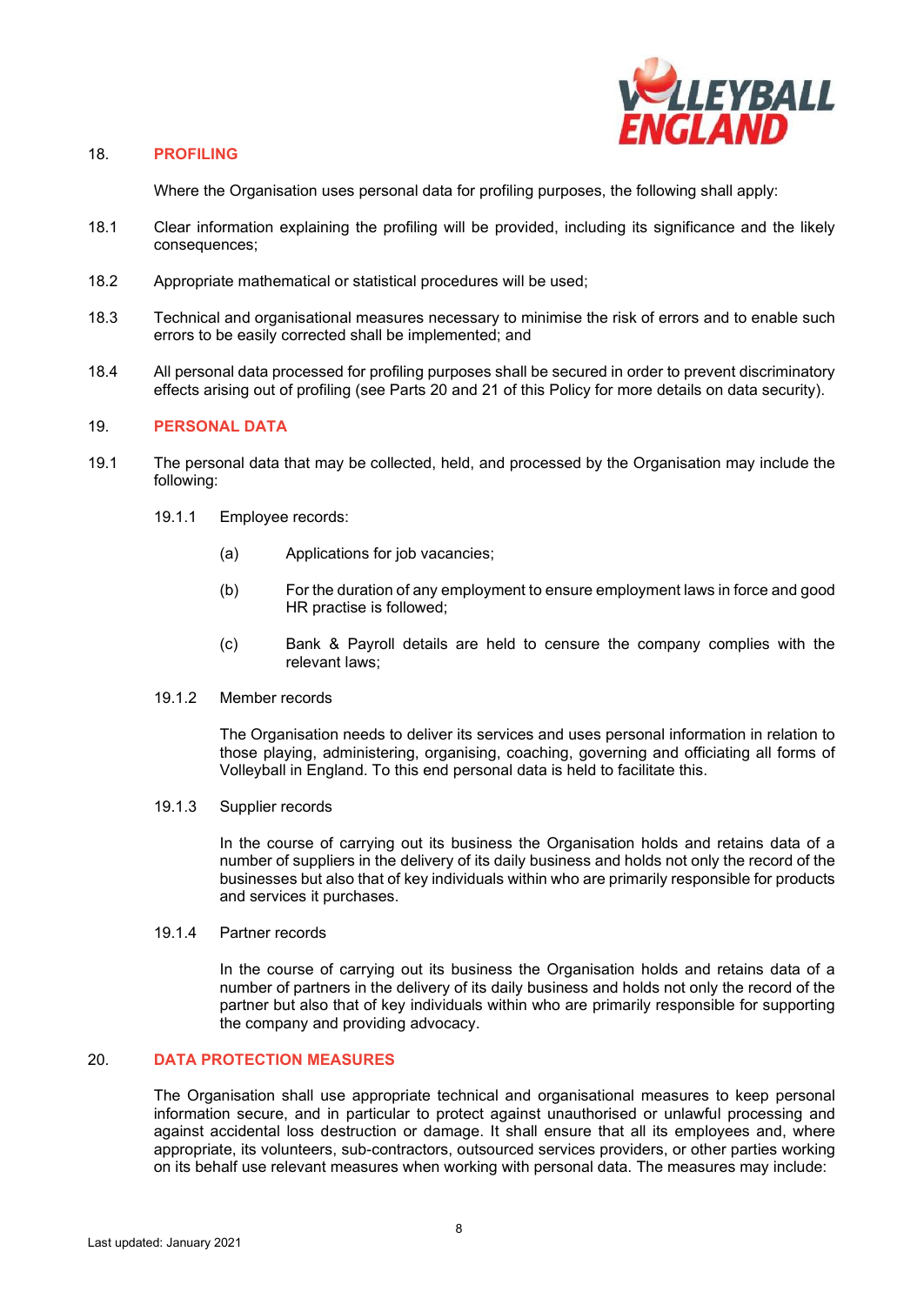

- 20.1 Making sure that, where possible, emails containing personal data are encrypted;
- 20.2 Where any personal data is to be erased or otherwise disposed of for any reason (including where copies have been made and are no longer needed), it should be securely deleted and disposed of. Hardcopies should be shredded, and electronic copies should be deleted securely;
- 20.3 Personal data may be transmitted over secure networks only;
- 20.4 Personal data contained in the body of an email, whether sent or received, should be copied from the body of that email and stored securely. The email itself should be deleted. All temporary files associated therewith should also be deleted;
- 20.5 Where Personal data is to be sent by facsimile transmission the recipient should be informed in advance of the transmission and should be waiting by the fax machine to receive the data;
- 20.6 Where Personal data is to be transferred in hardcopy form it should be passed directly to the recipient or, where appropriate, sent using Royal Mail 1<sup>st</sup> class recorded delivery.
- 20.7 No personal data may be shared informally and if an employee, volunteer, subcontractor or other party working on behalf of the Organisation requires access to any personal data that they do not already have access to, such access should be formally requested from the Data Protection Officer.
- 20.8 All hardcopies of personal data, along with any electronic copies stored on physical, removable media should be stored securely in a locked box, drawer, cabinet or similar;
- 20.9 No personal data may be transferred to any employees, volunteers, sub-contractors, or other parties, whether such parties are working on behalf of the Organisation or not, without the authorisation of the Data Protection Officer;
- 20.10 Personal data must be handled with care at all times and should not be left unattended or on view to unauthorised employees, volunteers, sub-contractors or other parties at any time;
- 20.11 If personal data is being viewed on a computer screen and the computer in question is to be left unattended for any period of time, the user must lock the computer and screen before leaving it;
- 20.12 No personal data should be stored on any mobile device (including, but not limited to, laptops, tablets and smartphones), whether such device belongs to the Organisation or otherwise without the formal written approval of a manager and, in the event of such approval, strictly in accordance with all instructions and limitations described at the time the approval is given, and for no longer than is absolutely necessary.;
- 20.13 No personal data should be transferred to any device personally belonging to an employee and personal data may only be transferred to devices belonging to subcontractors, or other parties working on behalf of the Organisation where the party in question has agreed to comply fully with the letter and spirit of the Data Policies and of the Regulation (which may include demonstrating to the Organisation that all suitable technical and organisational measures have been taken);
- 20.14 All personal data stored electronically should be backed up regularly with backups stored onsite on the Organisation's servers. All backups should be encrypted;
- 20.15 All passwords used to protect personal data should be changed regularly and should not use words or phrases that can be easily guessed or otherwise compromised. All passwords must contain a combination of uppercase and lowercase letters, numbers, and symbols. All software used by the Organisation is designed to require such passwords;
- 20.16 Under no circumstances should any passwords be written down or shared between any employees, volunteers, sub-contractors, or other parties working on behalf of the Organisation, irrespective of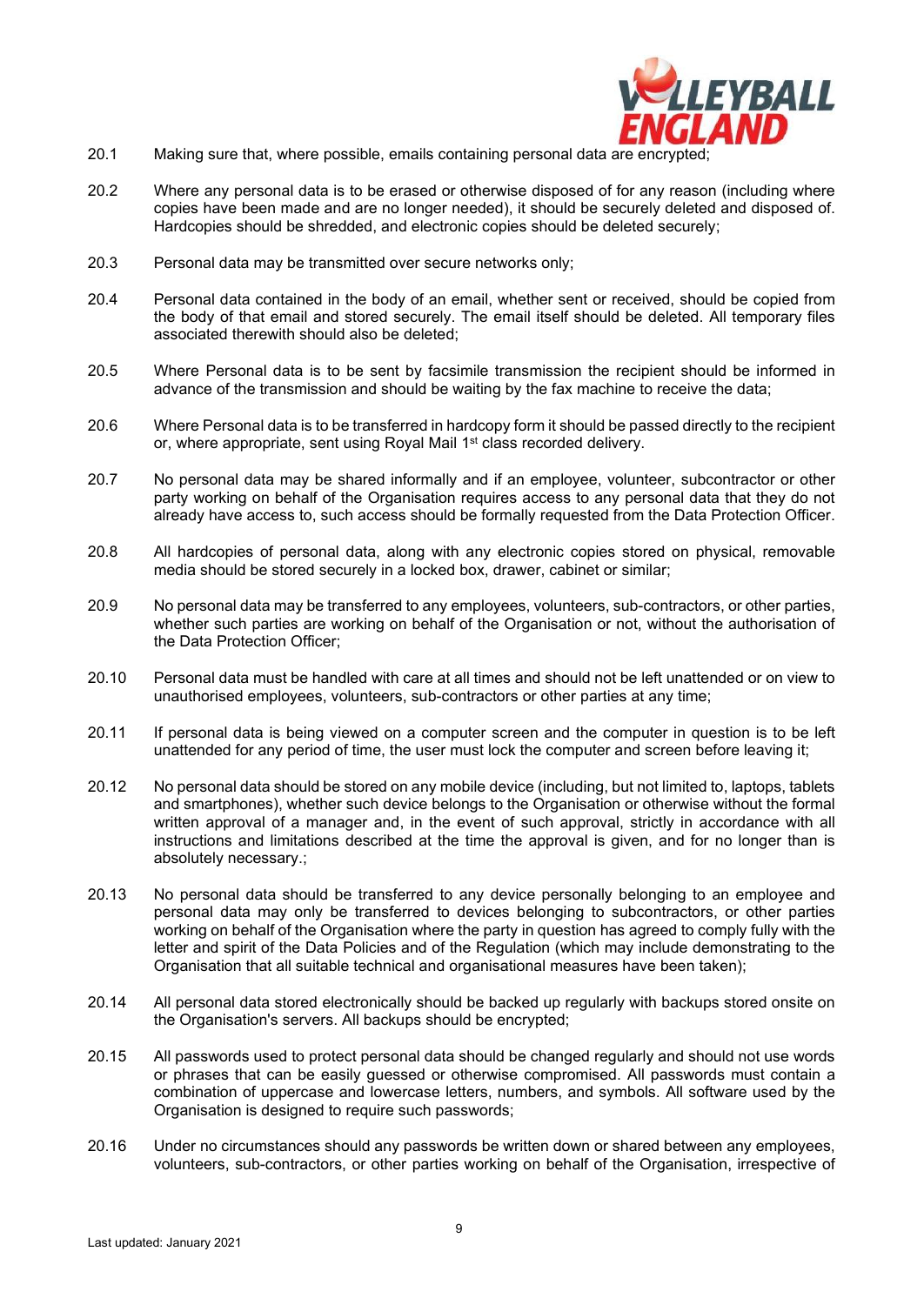

seniority. If a password is forgotten, it must be reset using the applicable method. IT staff do not have access to passwords;

20.17 Where personal data held by the Organisation is used for marketing purposes, it shall be the responsibility of the Data Protection Officer to ensure that no data subjects have added their details to any marketing preference databases including, but not limited to, the Telephone Preference Service, the Mail Preference Service, the Email Preference Service, and the Fax Preference Service. Such details should be checked regularly.

#### <span id="page-9-1"></span>21. **ORGANISATIONAL MEASURES**

The Organisation shall ensure that the following measures are taken with respect to the collection, holding, and processing of personal data:

- 21.1 All employees, volunteers, sub-contractors, or other parties working on behalf of the Organisation shall be made fully aware of both their individual responsibilities and the Organisation's responsibilities under the Regulation and under the Data Polices, and shall be provided with access to a copy of the Data Policies (which are available on the Organisation's website);
- 21.2 Only employees, volunteers, sub-contractors, or other parties working on behalf of the Organisation that need access to, and use of, personal data in order to carry out their assigned duties correctly shall have access to personal data held by the Organisation;
- 21.3 All employees, volunteers, sub-contractors, or other parties working on behalf of the Organisation handling personal data will be appropriately trained to do so;
- 21.4 All employees, volunteers, sub-contractors, or other parties working on behalf of the Organisation handling personal data will be appropriately supervised;
- 21.5 All employees and other parties working on behalf of the Organisation handling personal data should exercise care and caution when discussing any work relating to personal data at all times;
- 21.6 Methods of collecting, holding and processing personal data shall be regularly evaluated and reviewed by the Organisation;
- 21.7 The performance of those employees, volunteers, sub-contractors, or other parties working on behalf of the Organisation handling personal data shall be regularly evaluated and reviewed;
- 21.8 All employees, volunteers, sub-contractors, or other parties working on behalf of the Organisation handling personal data will be bound to do so in accordance with the principles of the Regulation and the Data Policies;
- 21.9 All sub-contractors or other parties working on behalf of the Organisation handling personal data must ensure that any and all of their employees who are involved in the processing of personal data are held to the same conditions as those relevant employees of the Organisation arising out of the Data Policies and the Regulation;
- 21.10 Where any sub-contractor or other party working on behalf of the Organisation handling personal data fails in their obligations under the Data Policies that party shall indemnify and hold harmless the Organisation against any costs, liability, damages, loss, claims or proceedings which may arise out of that failure.

#### <span id="page-9-0"></span>22. **INTERNATIONAL TRANSFERS OF PERSONAL DATA**

22.1 The Organisation may from time to time transfer ('transfer' includes making available remotely) personal data to countries outside of the United Kingdom and/or the EEA (which comprises the countries in the European Union and Iceland, Liechtenstein and Norway).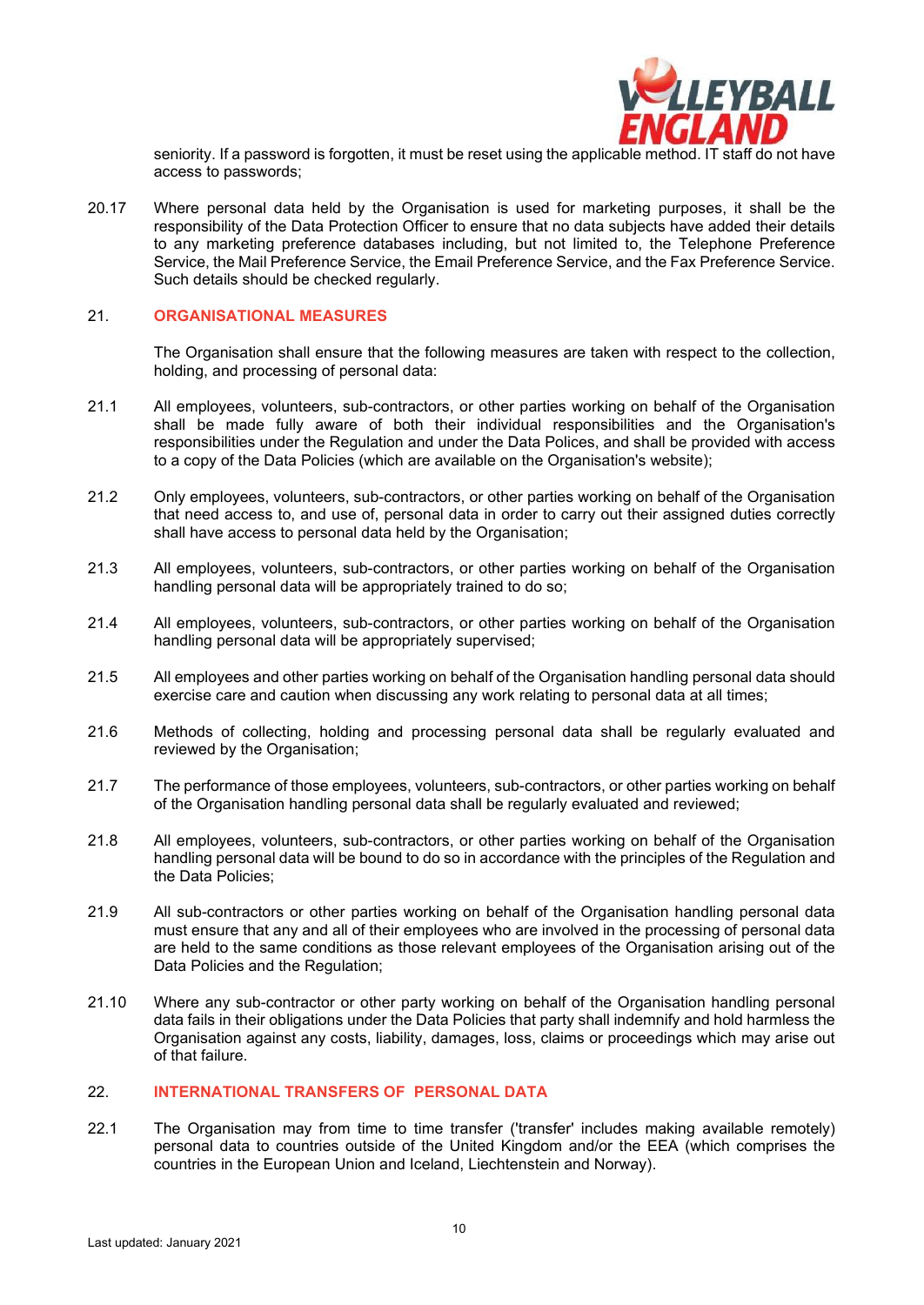

- 22.2 The transfer of personal data to a country outside of the United Kingdom and/or the EEA shall take place only if one or more of the following applies:
	- 22.2.1 The transfer is to a country, territory, or one or more specific sectors in that country (or an international organisation), that the UK Government has determined ensures an adequate level of protection for personal data;
	- 22.2.2 The transfer is to a country (or international organisation) which provides appropriate safeguards in the form of a legally binding agreement between public authorities or bodies; binding corporate rules; standard data protection clauses adopted by the European Commission; compliance with an approved code of conduct approved by a supervisory authority (e.g. the Information Commissioner's Office); certification under an approved certification mechanism (as provided for in the Regulation); contractual clauses agreed and authorised by the competent supervisory authority; or provisions inserted into administrative arrangements between public authorities or bodies authorised by the competent supervisory authority;
	- 22.2.3 The transfer is made with the informed consent of the relevant data subject(s);
	- 22.2.4 The transfer is necessary for the performance of a contract between the data subject and the Organisation (or for pre-contractual steps taken at the request of the data subject);
	- 22.2.5 The transfer is necessary for important public interest reasons;
	- 22.2.6 The transfer is necessary for the conduct of legal claims:
	- 22.2.7 The transfer is necessary to protect the vital interests of the data subject or other individuals where the data subject is physically or legally unable to give their consent; or
	- 22.2.8 The transfer is made from a register that, under UK or EU law, is intended to provide information to the public and which is open for access by the public in general or otherwise to those who are able to show a legitimate interest in accessing the register.

#### 23. **DATA BREACH NOTIFICATION**

- 23.1 All personal data breaches must be reported immediately to the Organisation's Data Protection Officer.
- <span id="page-10-0"></span>23.2 If a personal data breach occurs and that breach is likely to result in a risk to the rights and freedoms of data subjects (e.g. financial loss, breach of confidentiality, discrimination, reputational damage, or other significant social or economic damage), the Data Protection Officer must ensure that the Information Commissioner's Office is informed of the breach without delay, and in any event, within 72 hours after having become aware of it.
- 23.3 In the event that a personal data breach is likely to result in a high risk (that is, a higher risk than that described under Part [23.2\)](#page-10-0) to the rights and freedoms of data subjects, the Data Protection Officer must ensure that all affected data subjects are informed of the breach directly and without undue delay.
- 23.4 Data breach notifications shall include the following information:
	- 23.4.1 The categories and approximate number of data subjects concerned;
	- 23.4.2 The categories and approximate number of personal data records concerned;
	- 23.4.3 The name and contact details of the Organisation's Data Protection Officer (or other contact point where more information can be obtained);